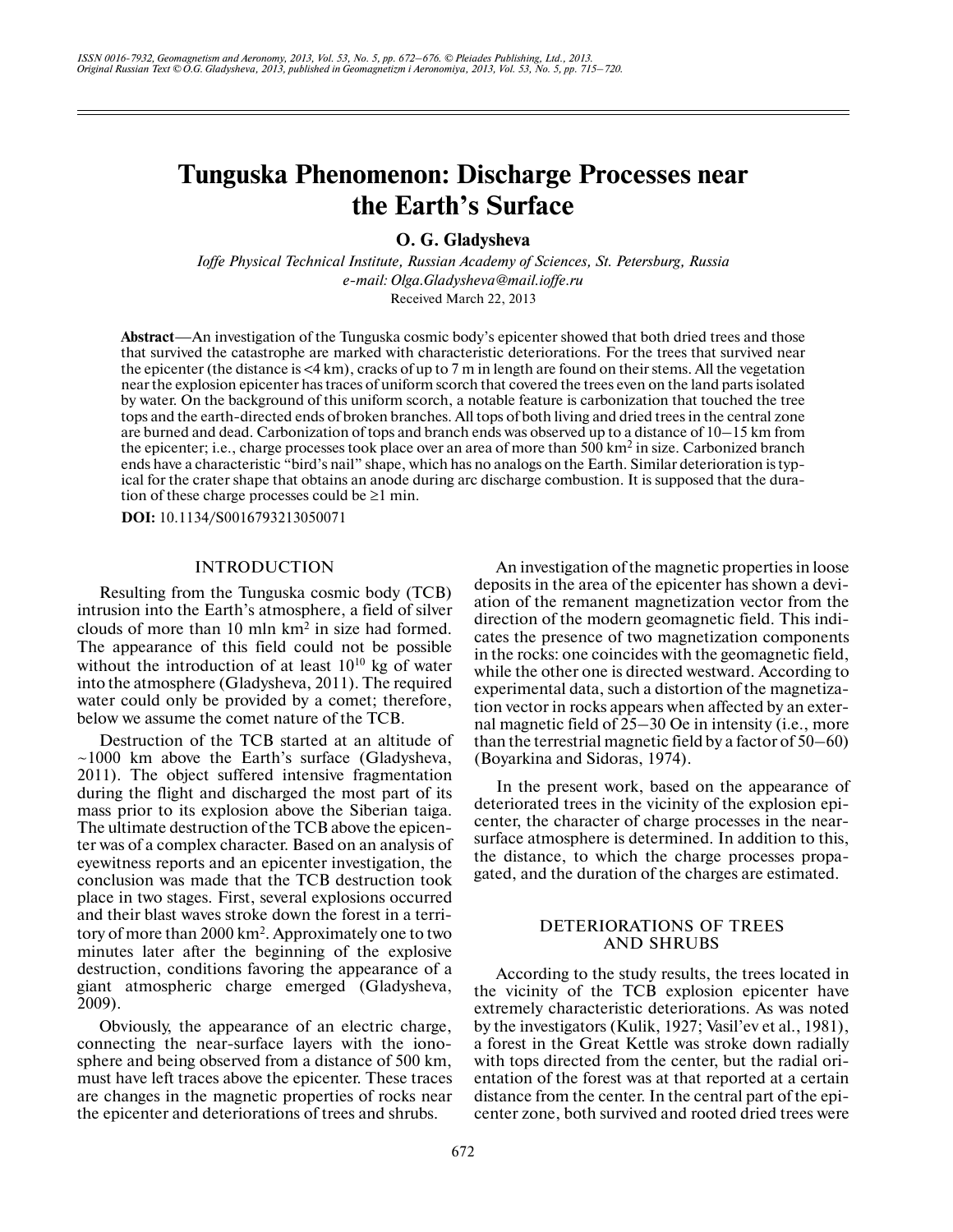located; a gradual fall in the latter had shaped the zone of the so-called "chaotic fall."

In addition to the forest fall, destruction of tree canopies was reported: some trees lost all their branches, while others remained some broken branches. Some branchless trees had dried, while oth ers survived, as well as trees with partially torn branches. New branches on survived trees began to grow directly from stems and shaped cypress-like can opies.

The characteristic effect of the catastrophe on the vegetation in the central zone of windbreak was scorch. The scorch was uniform and covered moun tains, valleys, and trees in the land sites surrounded by water. In some cases, trees were scorched entirely (from tip to roots). The degree of scorch was exclu sively uniform and did not depend on the location of trees (Kulik, 1927; Vasil'ev et al., 1981).

Kulik reported that in the central part of windbreak  $(10-15 \text{ km})$ , all tops of both living and dried trees (both fallen and rooted) had been scorched and dead standing. Even in the case when tops were broken, the break surface had traces of carbonization (fuming and scorch). Kulik also emphasized that fallen tops were not decayed but scorched (Vasil'ev et al., 1981).

Among the investigated 360 trees that survived the catastrophe within a zone of less than 4 km from the epicenter, stem deteriorations were found for 200 trees. These deteriorations are seen as cracks of 10–30 cm in length in the upper parts of stems or cracks of 2–7 m in length stretching upwards from the stem bottom, and the crack depth sometimes was about the stem radius (Zenkin et al., 1963). In some cases, crack edges also carried traces of scorch or car bonization.

Dead and scorched tops and cracked stems are characteristic features of the effect of thunderbolts. The area around the epicenter, where the tops of all trees carry heat shock traces, is 10–15 km; therefore, significant (most probably) multiple discharges affected trees over an area of more than 500 km<sup>2</sup>.

Near the epicenter of the TCB explosion, another unprecedented zone of deteriorated vegetation was found. Both Kulik (1927) and Krinov (1949) reported the characteristic appearance of branch ends for trees and shrubs. Explosion waves torn off canopies of dead rooted trees, leaving only knots. It appeared that the broken branches of dried trees were arcwise bent downwards with the concave part oriented toward the top (see figure a). It was noted that a carbonized frag ment was located at the ends of every broken branch of dried trees (i.e., bending accompanied scorching or vice versa). It is important to note that bends were always directed downwards and obliquely. The broken end of a branch with a carbonized fragment has a spe cific shape resembling a "bird's nail" (according to the term by Kulik). This phenomenon took place every-



Shape of deteriorations on trees in the area of the Tunguska catastrophe. (a) Deterioration of dead tree branches (Krinov, 1949) (*1*, carbonized end of a broken branch; *2*, carbonized break of a branch; and *3*, "bird's nail"); (b) reconstruction of the processes leading to the deterio ration type shown in (a) (*1*, a branch broken by the explo sion wave; *2*, corona discharge; and *3*, discharge between a branch end and the ground).

where within the central zone of windbreak of  $\sim$ 15 km in radius (Vasil'ev et al., 1981).

It should be emphasized that, according to Kulik, the vegetation near the explosion epicenter was only slightly scorched without any visible traces of carbon ization. In Kulik's opinion (Vasil'ev et al., 1981), car bonization involved only those parts of trees which were poorly protected with bark or were not protected at all; i.e., these were the surfaces of branch breaks (see figure a), tree tops, etc. In other words, uniformly scorched trees had carbonized tops and branch ends. Similar tree deteriorations have not been reported elsewhere; hence, we can conclude that conditions took place when the Tunguska catastrophe was extremely different from usual terrestrial processes. The carbonization of branch ends and the arcwise bending of dried branches are most likely related to powerful discharging phenomena. The burned lower (directed to ground) ends of branches indicate that discharge currents flowed between branch ends and the ground surface.

# POSITIONS OF EXPLOSIONS

The TCB destruction above the epicenter was accompanied by highly unusual acoustic phenomena. The most complete information, supported with eye witness reports, was given for the Tunguska event in a newspaper publication dated July 13, 1908. The eye witnesses, who lived in the settlement of Kezhma ( $R \sim$ 200 km from the epicenter), reported that "… there was some noise that was similar to that from a strong wind. Immediately after this, a dramatic impact was heard and an underground earthquake was felt. The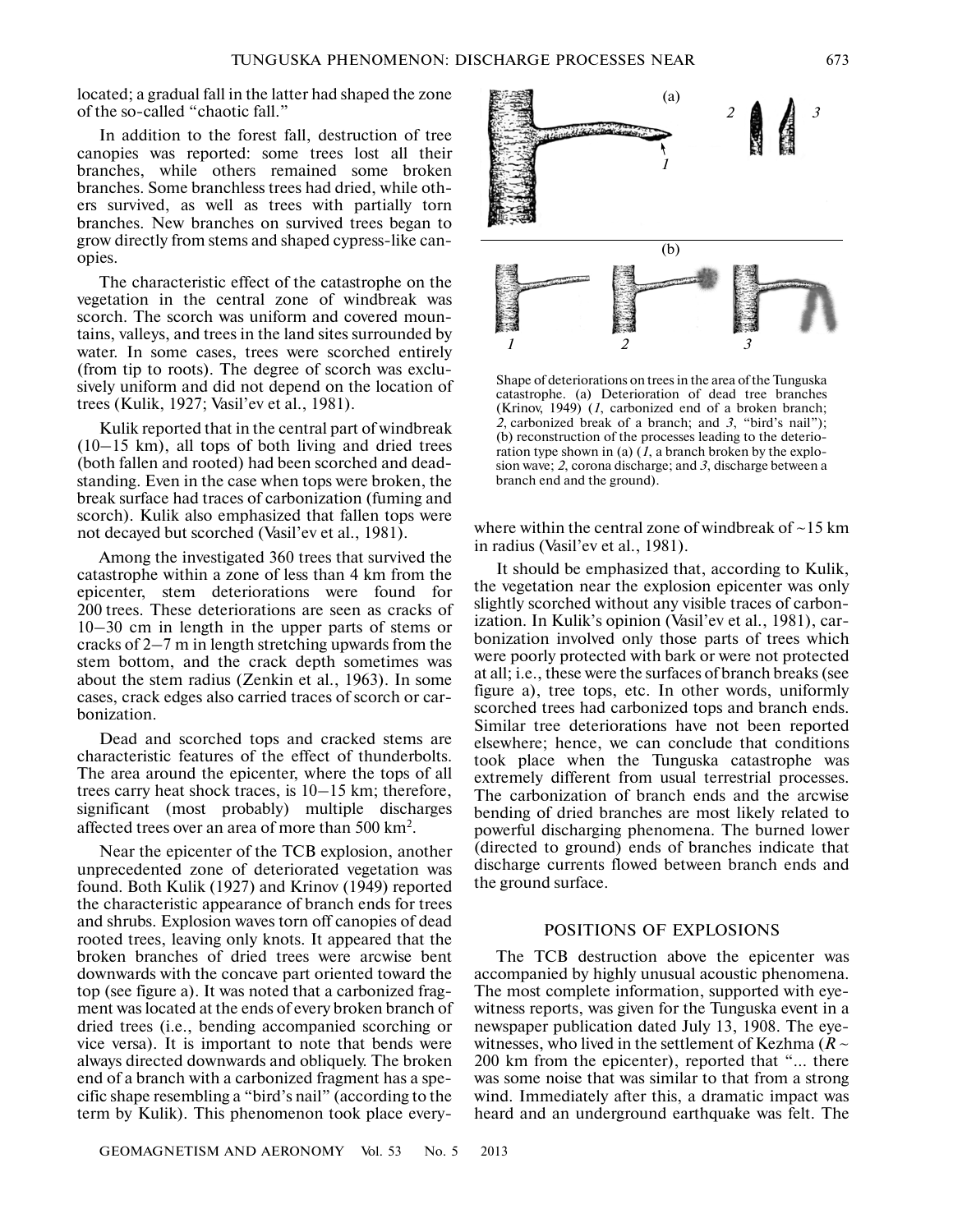latter shook buildings as though they were strongly impacted with a big log or a heavy stone. The first impact was followed by a second one of the same power and by a third one… The time interval between the first and the third impacts was notable for an unusual underground rumble similar to the sound made by rails on which ten trains are running. Then, within a period of 5–6 min, a kind of artillery firing was heard: about 50–60 impacts at short and almost equal time intervals. By the end, these impacts became less intensive. After this, a calm period of 1.5–2.0 min took place, and then six impacts, which were distant but, nevertheless, distinct, and cannon shots were heard, accompanied by earth shaking… At attentive watching, something like an ash cloud was seen in the horizon in the north (i.e., from where impacts seemed to appear)… As was said by eyewitnesses, prior to the first explosions (impacts), a firelike celestial body flew in the sky from south to north with a deviation toward northeast …" (Vasil'ev et al., 1981).

Multiple acoustic effects are common during the intrusion of cosmic bodies into the terrestrial atmo sphere: in particular, they were reported during the fall of the Sikhote Alin meteorite. However, for this iron meteorite, it has been clearly founded that the first and the loudest sounds were caused by the collision of frag ments, into which the object had split, with the ground, while the following weaker sounds were pro duced by the meteorite destruction during the flight, because the source of these weaker sounds "moved" upwards (Krinov, 1950). In the case of the Tunguska catastrophe, eyewitness reports one direction toward the source of sounds, and this direction agrees with that to the epicenter, where the body destructed.

Based on eyewitness reports, the "cannonade" that accompanied the TCB destruction  $t \sim 5{\text -}15$  min. If the acoustic effect during the Tunguska catastrophe was determined by the sound source motion, as in the case of Sikhote Alin meteorite, then, with the space speed of the object (~*n* km/s) taken into account, the sources of acoustic waves must have been spaced by at least  $L \sim 100-300$  km. It is commonly accepted that the TCB moved from southeast to northwest; the only argued point is the angle of trajectory inclination to the meridian. In any version of the TCB trajectory, the settlement of Kezhma is located beyond it; hence, eyewitnesses could see the motion of the sound source from the distance  $R \sim 200$  km from the epicenter. However, more than 20 eyewitnesses from the catalog compiled by Vasil'ev et al. (1981) stated that the "can nonade" was heard from one point and the direction to this point usually coincided with the direction to the epicenter.

Thus, TCB destruction during  $t \sim 10 \pm 5$  min took place immediately above the epicenter. The most probable altitude of the explosion is believed to be  $H \approx$ 6 km above the Earth's surface. Judging by the absence of any sound motion, the object had lost its space

speed above the epicenter, but its fragmentation con tinued.

### FRAGMENTATION

Based on the multiple explosions that occurred almost in the same place above the Earth's surface, we can conclude that the destruction was gradual and multistage. At present, one viewpoint claims that comets consist of many clods of different sizes. Based on eyewitness observations of the TCB flight, the sizes of the large clods composing the space body can be derived. The eyewitnesses compared the flying body with a house, and the accompanying objects followed the body with barrels (Epiktetova, 1976). Based on all estimates, the TCB size was about 100 m; hence, the sizes of the large fragments (clods) were about 10 m. It is natural to suggest that every clod consisted of lesser blobs (up to spheres microns in size) analogous to the organic particles discovered during Halley's comet investigation (Kissel and Krueger, 1987). Assuming such a structure, which can decompose into quite small initial components, we can explain the long term fragmentation of the object above the epicenter.

Only the porous matter of a comet can create con ditions for an explosion. Since comets are formed under space conditions, all gaps between major frag ments and between particles composing major frag ments are filled with vacuum ( $P_{\text{vol}} \sim 0$ ). When an object is destroyed in the Earth's atmosphere, a pres sure difference emerges. At the altitude where the TCB was destroyed (~6 km), atmospheric pressure is  $P_{\text{atm}} \sim 0.47 P_0$ , where  $P_0$  is the pressure near the Earth's surface. When the integrity of the TCB fragment enve lope is disturbed, an shock wave emerges. Excessive pressure on the shock wave front is  $P_{\text{atm}} - P_{\text{vol}} = 0.47 P_0$ . As was found during nuclear tests, such excessive pres sure can destroy buildings with metallic skeletons (*Deistvie* …, 1965); hence, it could lead to the destruc tion of the TCB fragment. The fragment splits up into components with smaller sizes.

It is known that the initial temperature of an extra terrestrial object's interior is a space one ( $-n \times 10$  K). When heating under the effect of high temperatures in the explosion zone, the release of gaseous components from TCB fragments is to be gradual. It is natural to think that the compounds releasing from the TCB fragments are explodable. According to (Tsynbal and Shnitke, 1988), it is the comet material where com bustible organic compounds are contained in a quan tity sufficient for explosion. Fragmentation during heating is also a feature of comet material. Thus, a cloud is formed that consists of combustible com pounds, mixed with oxygen from the surrounding air, and the material of the TCB fragments.

The rate of cloud sinking down to the Earth's sur face is decreased by intensive convection flows, because the temperature in the explosion zone is about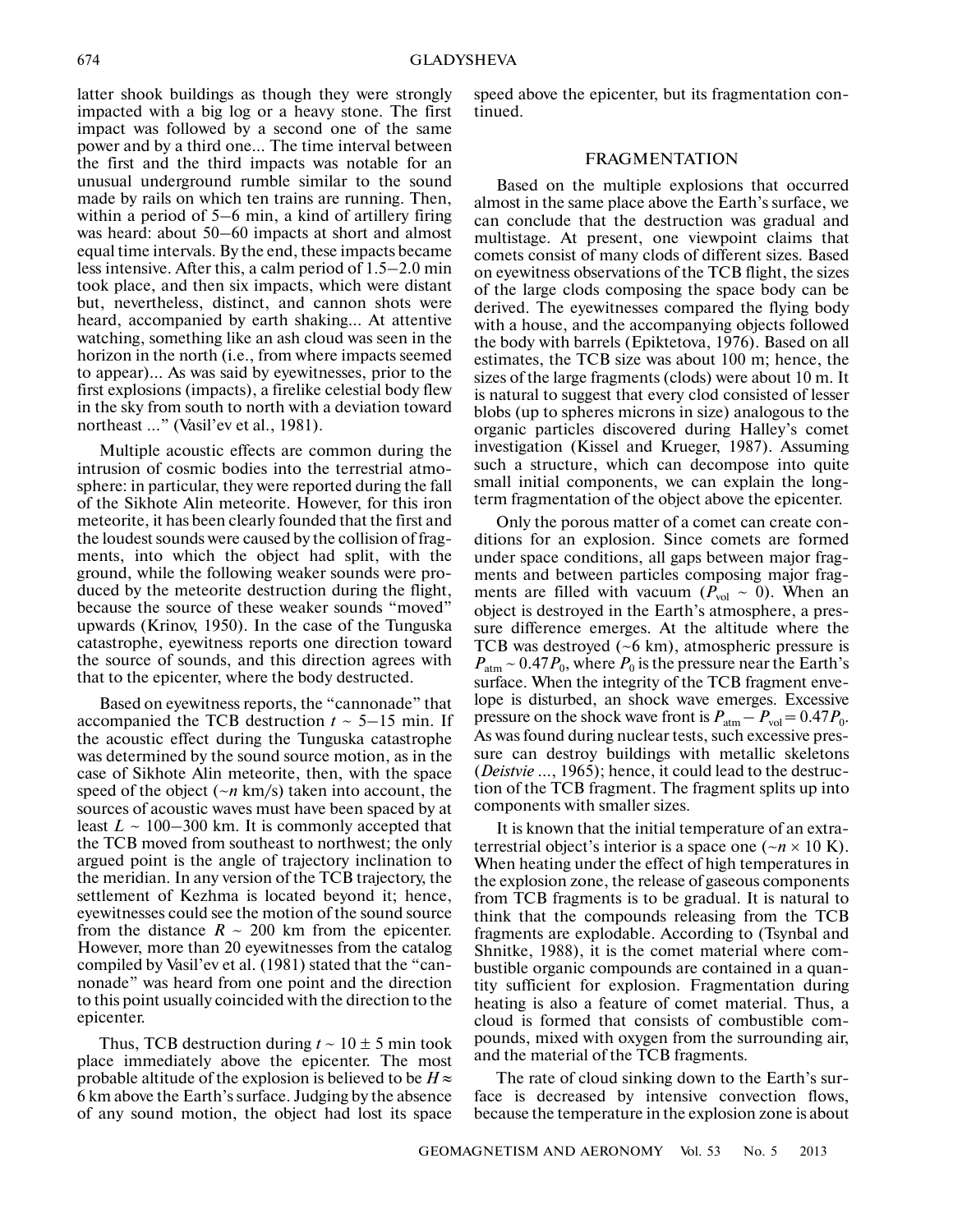2000–3000 K (Tsynbal and Shnitke, 1988). Inflam mation of this mixture occurs owing to lightning that emerge owing to charge separation in the explosion zone. Charge separation can occur due to the follow ing. It is supposed that positively charged large frag ments of the TCB move to the ground under the effect of gravity force, while the negative charges in aerosols are carried upwards by intensive convection flows. It is important to note that the zone with dominating pos itive charges is separated from that of dominating neg ative ones by the permanently acting explosion zone.

# DISCHARGES NEAR THE GROUND

The motion of a positive charge to the ground was to lead to field growth in the near-ground interval and the appearance of a corona charge at tree tops and ends of branches broken by the explosion wave (see figure b). For a corona charge to appear on trees, the electric field intensity near the ground should be 1000–5000 V/m (Chalmers, 1967). It is known that corona charges both lead to charge flows and cause air ionization favoring breakdown. The breakdown threshold field intensity in the air near the ground is about 3000 kV/m. In the case of the Tunguska catas trophe, the breakdown field intensity could be much lower, because the air ionization process was aggra vated by factors, such as corona charges, explosion waves, and radiation from explosions.

In the case of the Tunguska catastrophe, the emerged electric field likely permanently grew owing to the approximation of positive charges to the ground under the effect of the gravity force. As the electric field intensity and air ionization level grew, conditions emerged for spark discharges to pass between branches and the ground. It is found that if there is a quite high energy field intensity source and it does not allow intensity to drop, then a spark discharge transforms into an arc one. Thus, the end of a branch consecu tively suffered the corona, spark, and arc discharges.

The carbonization of branch ends is most probably related to arc discharges. As an arc burned, the cath ode electrode sharpened, while the anode electrode on the contrary became crater-shaped with a high tem perature in the center of the crater. The "bird's nail" type carbonization, which was found in deteriorated branches (figure a), is a crater at a single branch. Even if an arc charge existed for a long time, this would have led to the burning (decrease in the length) of branched with a preserved shape of the crater in the form of a "bird's nail."

## DISCUSSION

As was noted by the first investigators, there were no thin branches and knots on dead trees: only thick branches with carbonized ends remained. It is not necessary to prove that an shock wave, which destroys a tree canopy, would break thick branches first, while

GEOMAGNETISM AND AERONOMY Vol. 53 No. 5 2013

thin and flexible ones would sustain. Hence, a rough estimate of the duration of the discharging process (*T*) implies that the discharge lasted until the ends of thick branches became deformed and thin ones burned completely; i.e.,  $T \sim n \times 10$  s.

If branches were anodes, then the ground and everything on it served as a cathode. With respect to this, the following eyewitness report is of high interest. Evenks told about their relatives, whose deers were near the epicenter of explosion, "Seven rich Dzhenk ouli brothers pastured a herd of 600–700 deers at the place… At the source of the Khushma River, this herd burned, and only ash remained from deers. At the Cheko River mouth, deers laid dead, but they were not burned (they were stunned and then died)." The sec ond report stated, "Parents stood at the Khushma River at that time; when the fall occurred, there was destruction, but there was no fire… At the place where the meteorite fell, 1000 deers were. All they ran away from the thunder and we did not find them later (even their bones). We searched for them in August. Searched for a month but did not find either bones or traces. We wondered where they had run. Then we stopped searching for them" (Vasil'ev et al., 1981). Thus, the following picture is shown: in the upper stream of the Khushma River (probably 4–5 km south of the epicenter), deers were burned to ashes; in the mouth of the Cheko River (about 8 km northwest of the epicenter), animals died but were not burned. It should be emphasized that the searching for the deers was extremely important for Evenkis, since the number of heads in a herd showed the degree of wealth. Moreover, the explosion epicenter is surrounded by peatbogs, where traces of ten people have been observed for a long time. With respect to this, absence of traces of a herd of several hundreds heads suggests that deers, which were not found later either dead or in the form of bones, had been burned to ashes as well; since the search for the runaway herd took place 1–1.5 months after the Tun guska event, this ash was washed out by rains.

If one assumes that several hundreds of deers were burned to ashes, in particular, due to high currents of arc discharges, then we can emphasize again the unor dinary character of the conditions emerged as a result of the Tunguska catastrophe. Taking into consider ation the size of a deer, we have to assume that the dis charge processes near the epicenter lasted  $T \ge 1$  min.

Two other pieces of evidence regarding the extraor dinary conditions, which took place during the Tun guska catastrophe, are the mutation effects and the unique preservation of coniferous trees. Near the epi center, anomalous deviations of morphometric fea tures were reported for ants and the mutation effect was observed for pines (Vasil'ev et al., 1980). One of the causes of these mutations for vegetation and ani mals is hard rays (i.e., what took place as a result of the catastrophe).